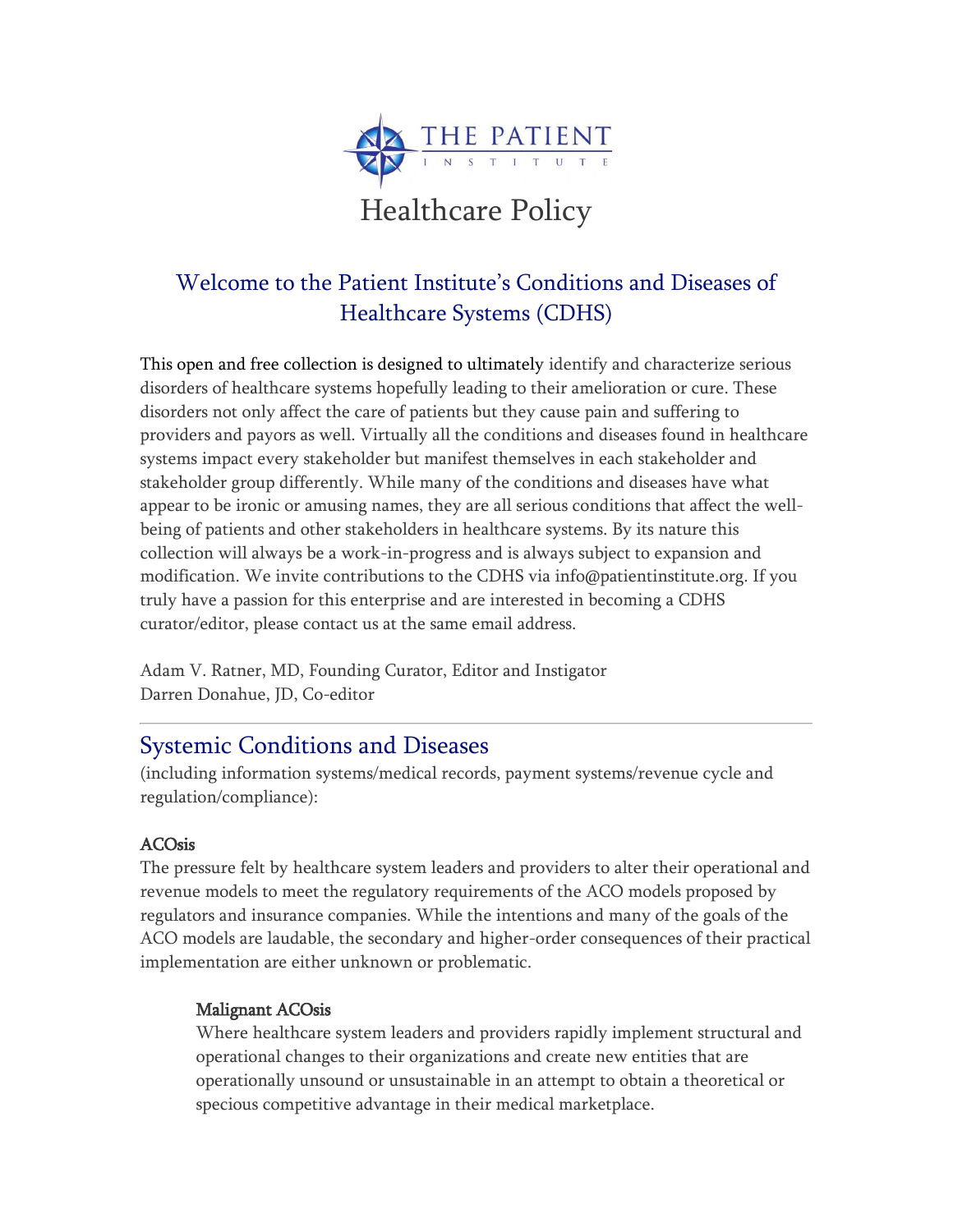#### Bureaucrosis

The required production of large quantities of non-clinical/administrative work, often in an inefficient manner, which distracts healthcare providers and staff from delivering care to individual patients. Extremely common in health/medical record systems and as part of the third-party payor, benefit management and accreditation/compliance/regulatory processes.

Malignant Bureaucrosis: A more severe variant of bureaucrosis where the nonclinical/administrative work load yields no meaningful and useful results while also impairing—sometimes dangerously—the delivery of care to individual patients. Bureaucrosis and Malignant Bureaucrosis are general conditions and a more specific diagnosis should be made in appropriate circumstances.

### Benefit Managmentosis

Benefit Managementosis is the condition where a non-physician third or fourth-party decides and controls (through a preauthorization/authorization process) whether an insured patient receives a particular diagnostic test or therapy. In this common condition, non-professional clerks employed by insurance companies or fourth-party benefit management companies make medical decisions without formal clinical training and a state medical license. While benefit managers came into existence to control costs through the reduction of unnecessary medical procedures, this condition adds to the uncompensated administrative burden on healthcare providers resulting in delays of needed care to patients.

Malignant Benefit Managementosis is the condition where the delay or refusal of authorization causes added or prolonged pain and suffering. This condition sometimes results in the death of a patient.

#### Cost/Value Disassociation Syndrome

The condition where the cost/price of a service is out of proportion to its value. Since allowable fees for many procedures are set by regulators and the national political system rather than market forces, providers are often both overcompensated and undercompensated depending on the specific procedure provided. This leads to underutilization of poorly reimbursed but effective services and overutilization of excessively compensated services.

### Data Overload Syndrome

This syndrome is ubiquitous in the healthcare system and manifests is innumerable ways. The amount of data that physicians, other healthcare providers and caregivers, payors and patients must manage often exceeds the ability of the human mind to effectively process in a timely fashion. Even if the data is of "perfect" quality and is easily accessible, which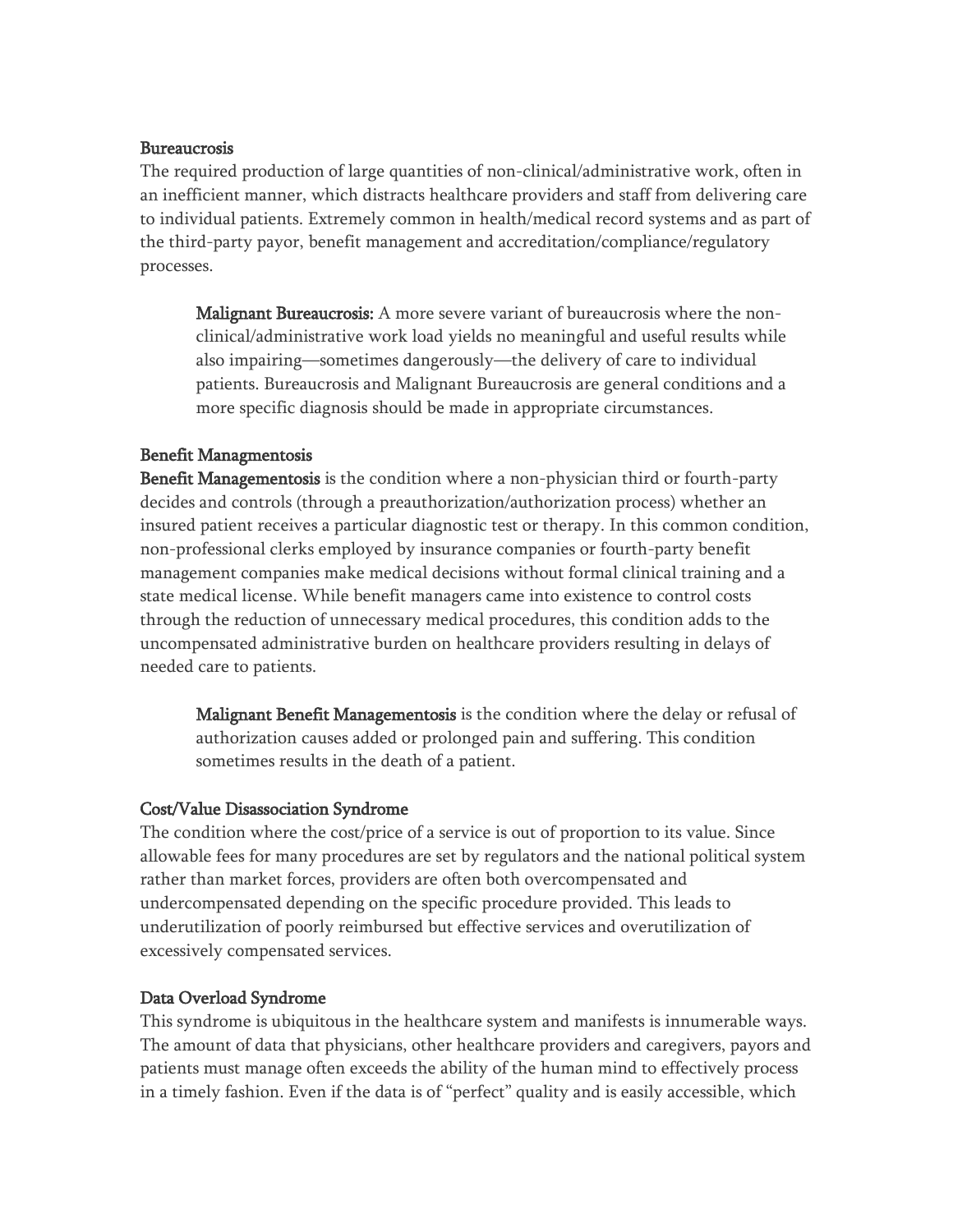is almost never the case, the sheer size of the information set is so overwhelming that optimal decision making is often impossible except sometimes in retrospect. Data Overload Syndrome can lead to Congestive Information Failure.

### Congestive Information Failure

The condition where critical information is either not available, not received, or not processed in a timely fashion causing suboptimal clinical and/or operational medical decision making and outcomes. CIF directly prevents timely access to the information necessary to making effective medical decisions. In this condition, critical information may be buried in the mass of data stored in paper or electronic health records preventing it from being fully appreciated until after a sub-optimal decision is made or outcome experienced. This condition is a consequence of data overload syndromes.

### Healthcare Delivery Disintegration Syndrome

The condition where different physicians, non-physician providers, and healthcare systems are unable to coordinate care to provide the safest, most effective and efficient care possible. This is exacerbated by absent or poor data access and communications between institutions and providers.

### HIPAA Illiteracy Syndrome

The complexity of the Health Insurance Portability and Accountability Act and its associated regulations prevent physicians and other healthcare providers from achieving a workable understanding of the law's requirements. Compliance often comes at the cost of being overly restrictive of information exchange thereby impairing efficient and timely communication of patient information.

### HIPAA Inefficiency Syndromes

The uncompensated burden and complexity of HIPAA and its associated regulations both increase costs and impair communications between health system providers. Physicians and non-physician providers must undergo hours of uncompensated HIPAA training separately for each institution in which they practice. There are expensive, uncompensated administrative procedures/HIPAA business agreements that healthcare organizations must execute when they do business. See Bureaucrosis, supra. Although laudable in intent, it is not clear whether the law has improved patient privacy in this era of aggressive, sophisticated computer hacking.

### HMOsis (Late 20th Century)

Analogous to ACOsis in the 1990's. Many believe that ACOs are the 21st century analog to 20th century HMOs. HMOsis is the condition where healthcare system leaders and providers feel pressured to alter their operational and revenue models to meet the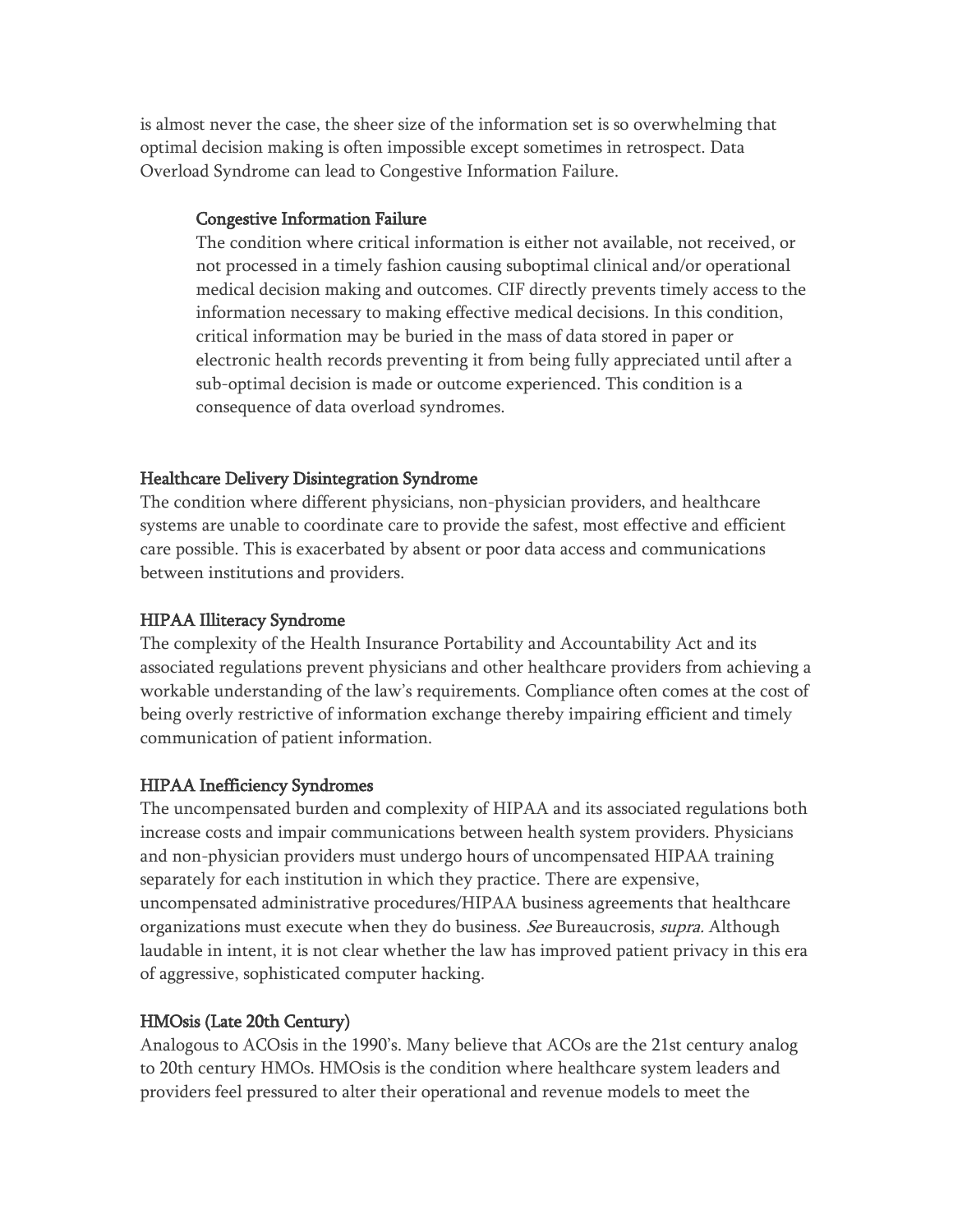regulatory requirements of the HMO models proposed by regulators and insurance companies. While the intentions and many of the goals of the HMO models are laudable, the secondary and higher-order consequences of their practical implementation are either unknown or problematic. Most HMOs in the late 20th century ultimately failed or were restructured.

### Hypermetricosis

The collection of large quantities of metrics/data, often in an inefficient manner, which distracts healthcare providers and staff from delivering care to individual patients. Extremely common in electronic health/medical record systems and as part of the thirdparty payor, benefit management and accreditation/compliance/regulatory processes. A type of bureaucrosis.

### Dissociative Hypermetricosis

A form of Hypermetricosis where the acquired data provides no added benefit because it is not meaningful or useful.

Malignant Dissociative Hypermetricosis: A more severe form of Dissociative Hypermetricosis where the Hypermetricosis also dangerously impairs the delivery of care to individual patients.

### Incentive Malalignment Syndromes

A fundamental condition of healthcare systems where the interests of patients, healthcare providers and those who pay for services are not in alignment. It is argued that this condition is the root cause of most of the problems extant in healthcare systems today.

Jargonosis/Jargon Dyscommunication Syndromes: Use of terms and acronyms by and among experts to aid in the efficiency of communication. The use of jargon by anyone impedes communication and understanding by those who are not versed in the unique language.

Medical Jargonosis: ("Medicalese"): Use of terms and acronyms by and among physicians and other healthcare providers to aid in the efficiency of communication. Medical jargon—not well understood by patients—impedes communication and understanding between providers and their patients. Medical jargonosis exacerbates the nearly ubiquitous health illiteracy among patients at all socioeconomic and educational levels.

Healthcare System Jargonosis: Use of terms and acronyms by and among healthcare system administrators and regulators to aid in the efficiency of communication. Healthcare system jargon is not well understood by most physicians and other providers nor their patients. Healthcare system jargonosis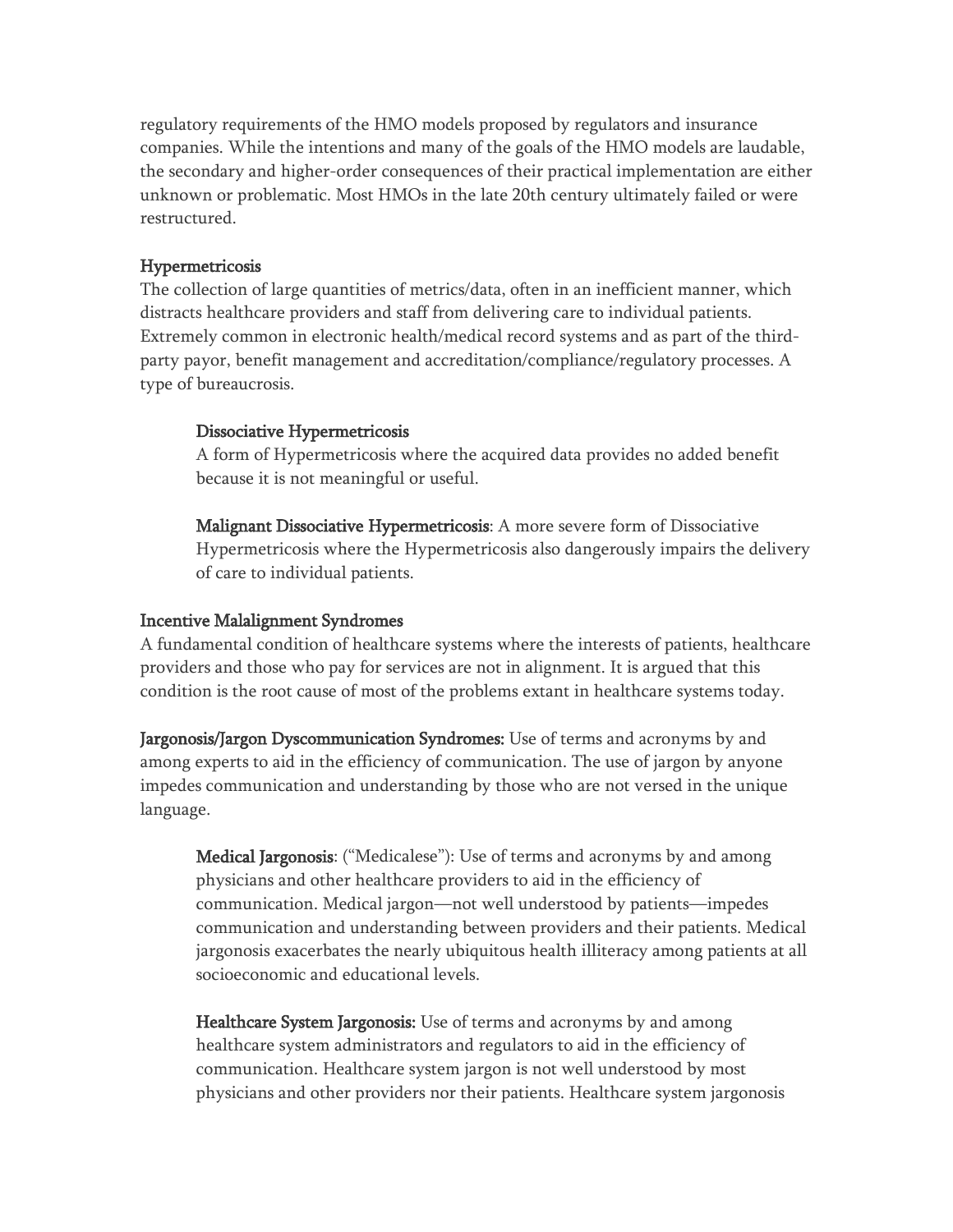impedes communication and understanding between all healthcare stakeholders and exacerbates bureaucrosis syndromes.

#### Medical/Political Dysregulatory Dissonance Syndrome

A condition caused by the incongruity between legislative goals and individual patient needs. Attempts to legislate payment and incentives to providers and healthcare systems frequently fail to account for individual patient needs, rational patient demand, and market forces. The political system correctly or incorrectly makes decisions on a macro/population scale while the needs of a unique patient are either secondary or not considered. Physicians and other healthcare providers operating in an environment suffering from this condition must provide care to individual patients whose needs and interests may not be consistent or directly conflict with regulatory or payment policies. Many of these physicians feel they are in the uncomfortable middle between the patient and the political/regulatory/payment infrastructure.

#### Maladaptive Dysdocumentosis--Data Form

This condition exists when a physician or non-physician provider dysfunctionally enters data into electronic medical records in order to satisfy administrative and/or regulatory requirements. This condition is exacerbated by operational inefficiencies and burdens placed on by providers by poorly executed EMR interfaces and regulatory requirements. Examples include: cutting and pasting previously entered data without updating it, entering incorrect patient data to allow completion of workflow, among many others. See hypermetricosis, supra.

#### Maladaptive Dysdocumentosis—Personal Dysinteraction Form

This condition is characterized by physicians and non-physician providers excessively interacting with a computing device entering data while ignoring the patient in the room, preventing the effective and compassionate interchange of information. This condition leads not only to poor patient satisfaction with the physician/provider but also engenders an incomplete and error-prone medical record thereby leading to poor medical decisions and outcomes.

#### Medical Mechanosis/Deming Process Misapplication Disorder

The condition where a patient is treated as a powerless and unimportant part of a healthcare delivery machine designed to provide care without adequate regard for the patient's unique characteristics and conditions. This condition often results from an effort to standardize the delivery of services with an emphasis on variability reduction and efficiencies at the cost of reducing customized care optimized for each individual.

#### Oligosis (mixed/combined oligopolosis/olgopsonosis syndromes)

The condition in many medical markets where there are few dominant insurers/payors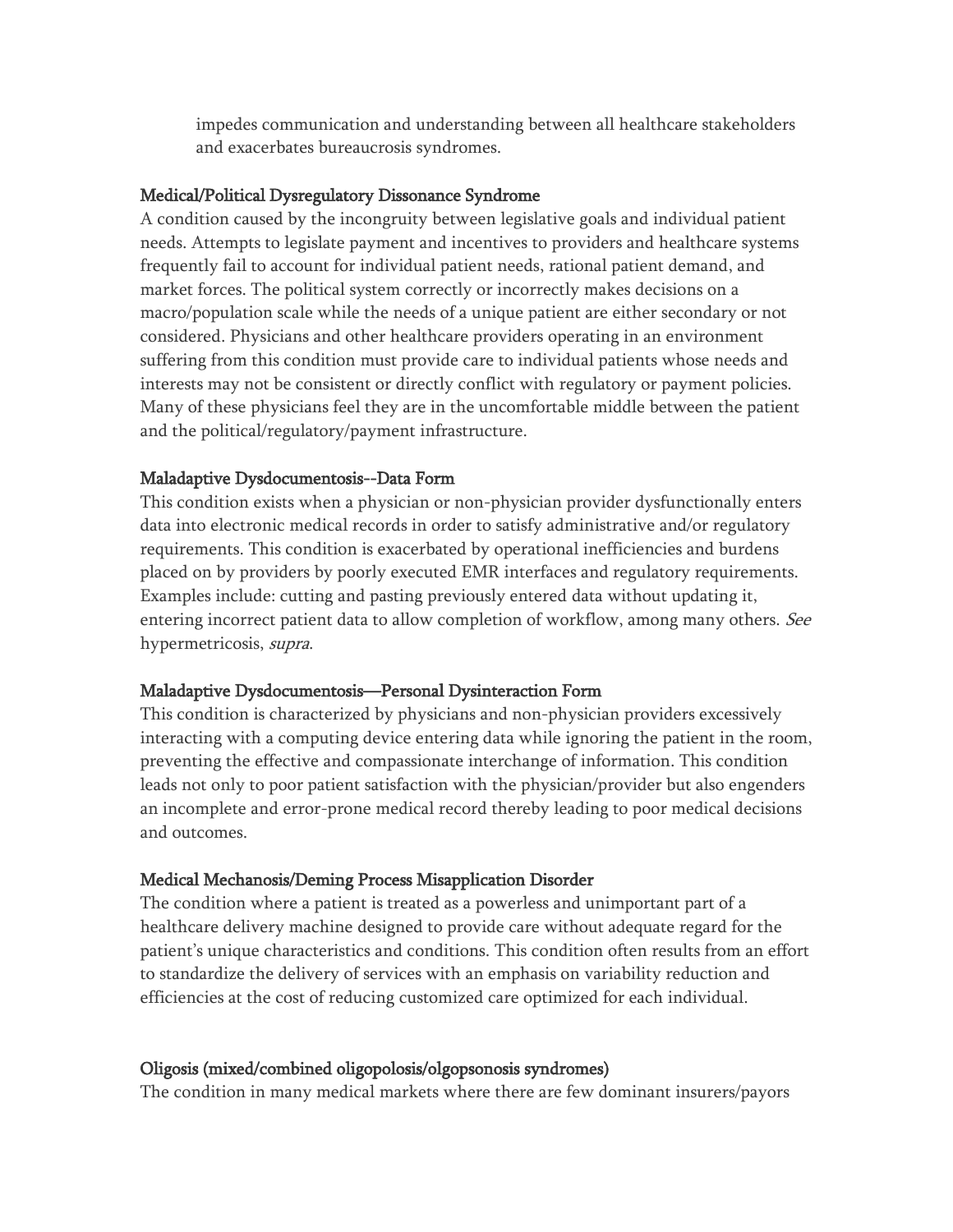and few dominant hospital systems/providers. In this condition, patients, physicians, and other providers are dominated by the market power of the insurers and hospital systems.

## Combined Monopolosis/Monopsonosis Syndrome (single payor/single provider syndromes)

A more severe form of oligosis where there is only one dominant insurer and one dominant hospital system. In this condition, patients, physicians, and other providers are dominated by the market power of the insurer and hospital system.

### Patient-payor-provider maladaptive dyscommunication syndromes: TBA

Pseudorandom provider mispayment syndromes: TBA

### Regulator/god/self-misidentification syndrome: TBA

### Retrospectrosis/punitive retrospectrosis

The condition where the political and regulatory leadership and infrastructure acts as though it knows what is best for the population despite its necessarily limited knowledge of the needs and interests of individual patients.

# System opacity syndromes

TBA

Systemic pricing opacity syndromes TBA

# Conditions and Diseases of Physicians

## ACOsis

ACOsis is the condition where physician leaders feel pressured to alter their operational and revenue models to meet the regulatory requirements of the ACO models proposed by regulators and insurance companies. While the intentions and many of the goals of the ACO models are laudable, the secondary and higher-order consequences of their practical implementation are either unknown or problematic.

Malignant ACOsis is where physician leaders and providers rapidly implement structural and operational changes to their organizations and create new entities that are operationally unsound or unsustainable in an attempt to obtain a theoretical or specious competitive advantage in their medical marketplace.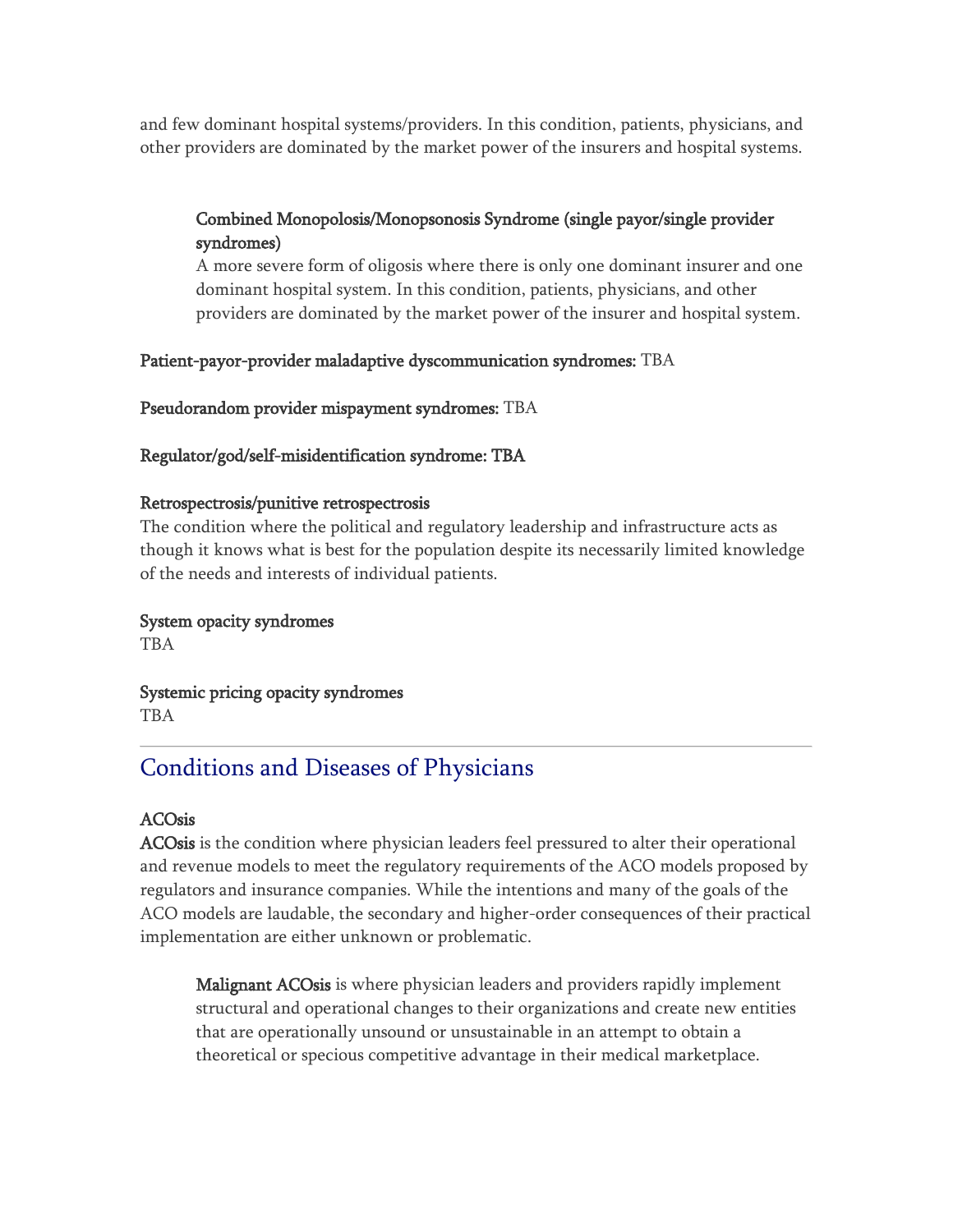### Healthcare Ill-leadership Syndromes

A common condition where physicians and others in healthcare leadership positions do not display those characteristics of great leaders. Most physicians have never received leadership training nor did their role models and mentors. This condition causes physicians and others in authority to make decisions that are neither in the best interests of their patients or their respective organizations.

### Healthcare Provider Financial Illiteracy Syndromes

Condition where physicians and other healthcare providers do not understand the financial and economic consequences of their practice and personal actions. This situation is exacerbated by the lack of practical economic, financial, and leadership training provided to physicians and other healthcare professionals in most traditional training curricula. And to the extent such education is provided to young doctors, these topics are usually given short shrift since they are not "medicine" or formally tested by the board exams.

### Hyperdebtosis/hyperspendia/Iatric Spendthrift Disorder

Multifactorial disorder where physicians find themselves with excessive debt exacerbated by excessive spending habits. This condition is caused by a combination of the high cost of college and undergraduate medical education and the requirement of gratification deferral by pre-medical and medical students. This condition is exacerbated by expectations of a very high living standard by physicians for their deferral of gratification during their training and because of the long hours and high pressures of their chosen careers.

### Hyperergosis/Dysfunctional hyperergosis: TBA

### HyperStarkia/self-referral syndromes

Condition where financially overzealous physicians and their agents look for ways to increase income at the expense of the patient and payers. Often characterized by schemes designed to find loopholes in the so-called "Stark" anti-kickback laws.

### Iatric Hypohedonia

Condition where physicians lose the joy in the practice of medicine. This condition typically manifests in overworked medical students and interns but can also be seen in physicians of all ages who are working in conditions that do not allow them to properly take of their patients and themselves. See iatric hypopyrosis, infra.

### Iatric Hypopyrosis/Physician burnout

A condition caused by the loss of a sense of purpose and humanity. Often secondary to and exacerbated by healthcare systemic syndromes and working with others who also suffer from **hypopyrosis syndromes**. Also known as Physician Burnout.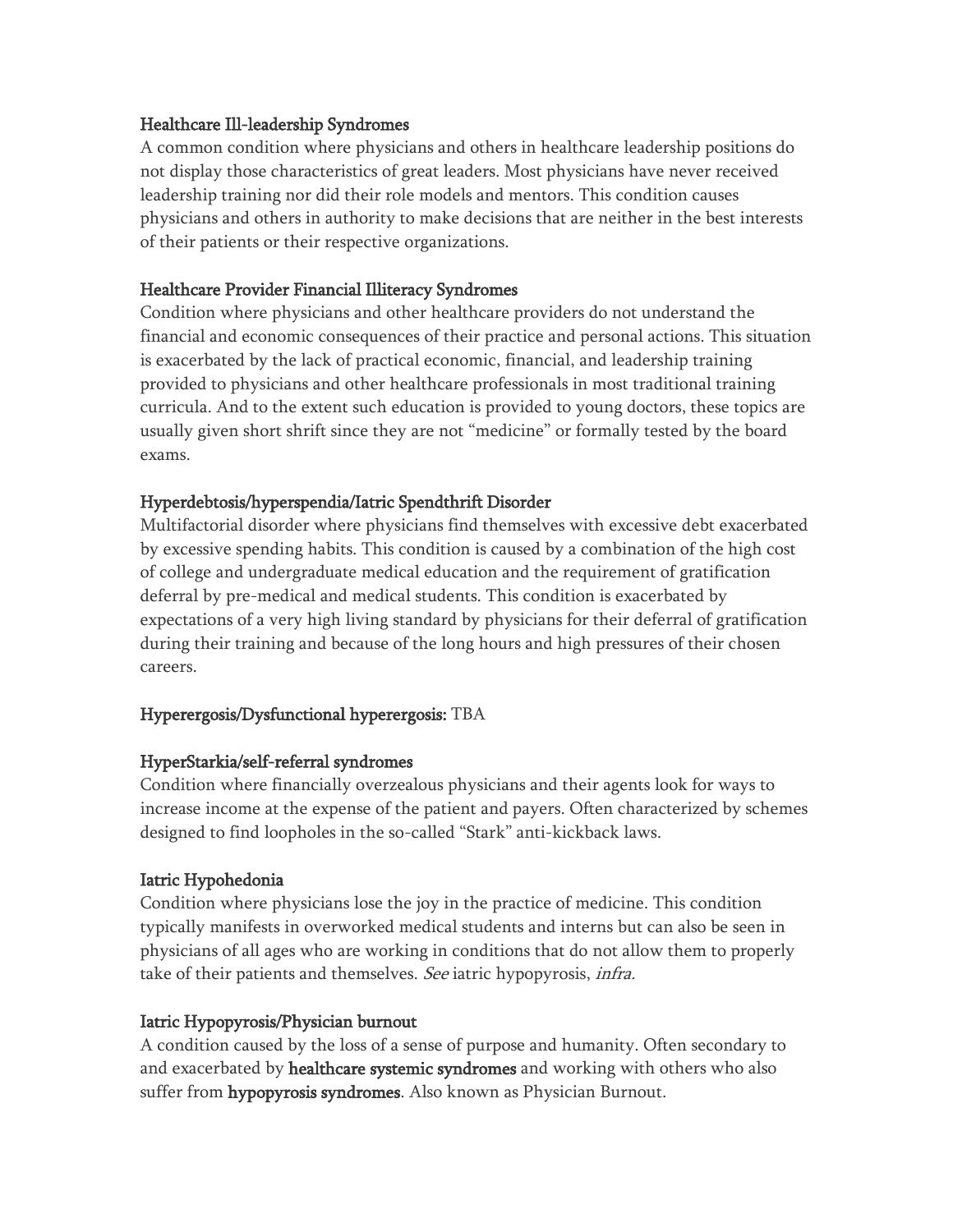### Iatric Hyposoulia: TBA

### Iatrogenic Hypertestosis:

Condition where physicians and other healthcare providers order excessive diagnostic tests. This serious condition not only raises healthcare costs but also adds unnecessarily to the stresses perceived by patients. A common secondary consequence in the uncovering of incidental minor abnormalities which must be pursued to exclude life-threatening conditions. This condition contains several subtypes:

Iatrogenic Hypoexperientia Hypertestosis—The ordering of excessive diagnostic tests due to ignorance of appropriate practice guidelines and/or inexperience.

Defensive Medicine—The act of compulsively trying to make sure nothing is missed in an effort to avoid misdiagnosis and litigation. In this subtype, minimization of liability takes priority over effective patient care.

Self-Referral—The ordering of excessive diagnostic tests due to the financial incentive for the physician or employing institution from the testing.

### Iatrogenesis imperfecta/Dysiatrogenesis/Delayed-onset/acquired iatric dysgenesis syndromes

Suboptimal training of physicians caused by the immense and growing body of knowledge that physicians must master and absent or inadequate leadership and practical ancillary skills training. These conditions are exacerbated by curricula aimed at optimizing standardized testing results of medical students and physicians. These standardized tests often fail to emphasize important practical skills. Medical schools and post-graduate training programs are rated by their graduates' performance on these examinations and thus incentivized to teach narrowly to the tests rather than optimizing practical patient care and other associated life skills. A presumptive root cause of other healthcare system disorders. Acquired iatric dysgenesis often occurs when medical students and junior physicians model inappropriate behavior heretofore tolerated by powerful physician leaders acting as poor role models. See healthcare Ill-Leadership Syndrome, supra.

Jargonosis/Jargon Dyscommunication Syndromes: Use of terms and acronyms by and among experts to aid in the efficiency of communication. The use of jargon by anyone impedes communication and understanding by those who are not versed in the unique language.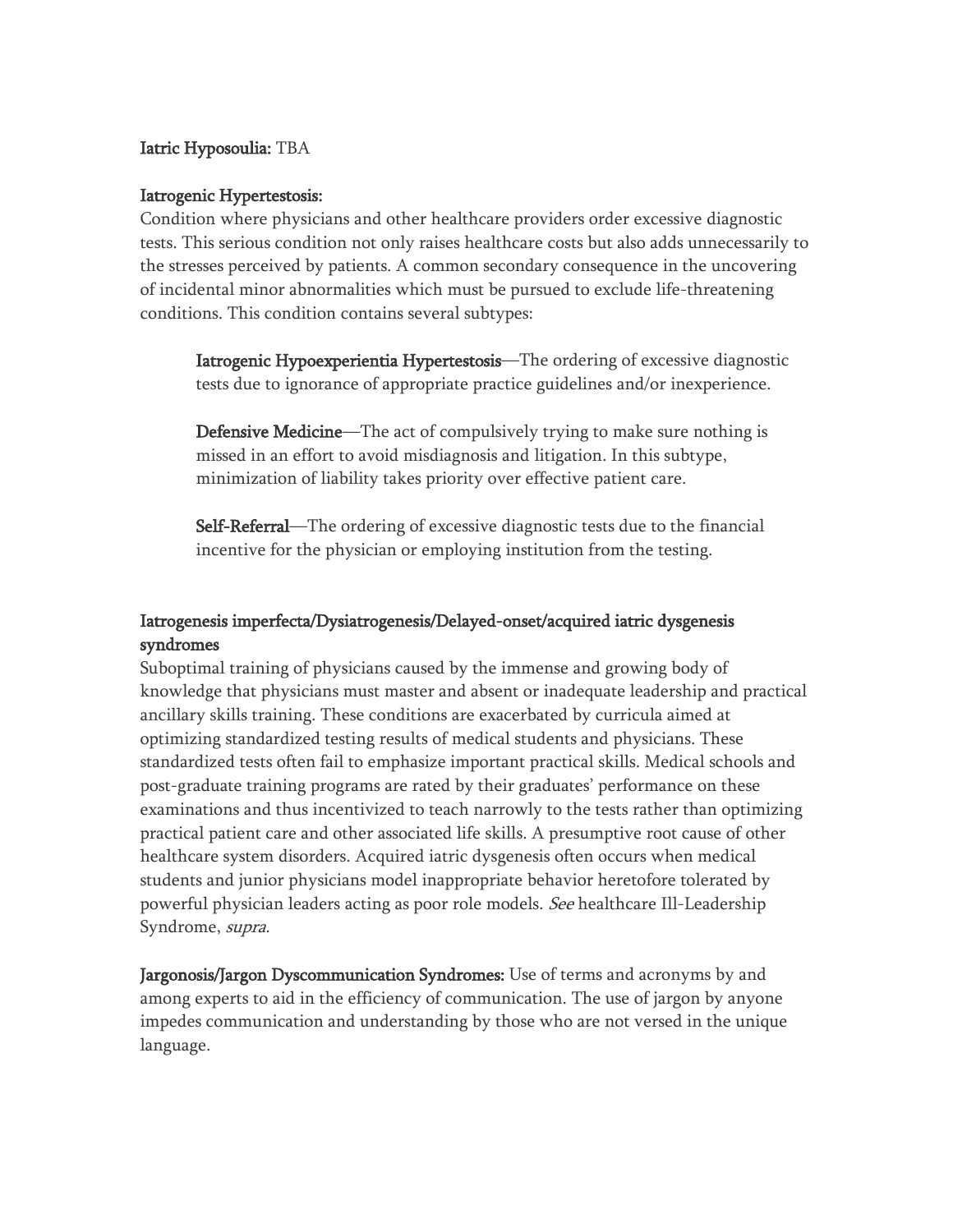Medical Jargonosis: ("Medicalese"): Use of terms and acronyms by and among physicians and other healthcare providers to aid in the efficiency of communication. Medical jargon—not well understood by patients—impedes communication and understanding between providers and their patients. Medical jargonosis exacerbates the nearly ubiquitous health illiteracy among patients at all socioeconomic and educational levels.

Physician/god/self-misidentification syndrome: TBA

Spousal Nonalignment Syndrome: TBA

# Conditions and Diseases of Nonphysician Providers

Healthcare provider financial illiteracy syndromes: TBA

Healthcare illiteracy syndromes: TBA Healthcare ill-leadership syndromes: TBA

## Provider Hypopyrosis

Non-physician provider burnout. Often caused and exacerbated by healthcare systemic syndromes and constantly dealing with behavioral issues caused by physicians and other providers who also suffer from hypopyrosis syndromes themselves.

## Hyposoulia: TBA

## Physician/god-misidentification syndrome: TBA

# Conditions and diseases of healthcare administrators

- ACOsis/Malignant hyperACOsis
- Healthcare ill-leadership syndromes
- Hyposoulia
- Physician-god misidentification syndrome
- Physician-idiot misidentification syndrome
- Revenue cycle jargon dyscommunication syndromes

# Conditions and diseases of patients

- Acute financial ischemia syndrome
- Chronic/maladaptive financial ischemia syndrome
- Healthcare illiteracy syndromes
- Healthcare financial illiteracy syndromes
- Jargon dyscommunication syndromes
- Physician/god-misidentification syndrome